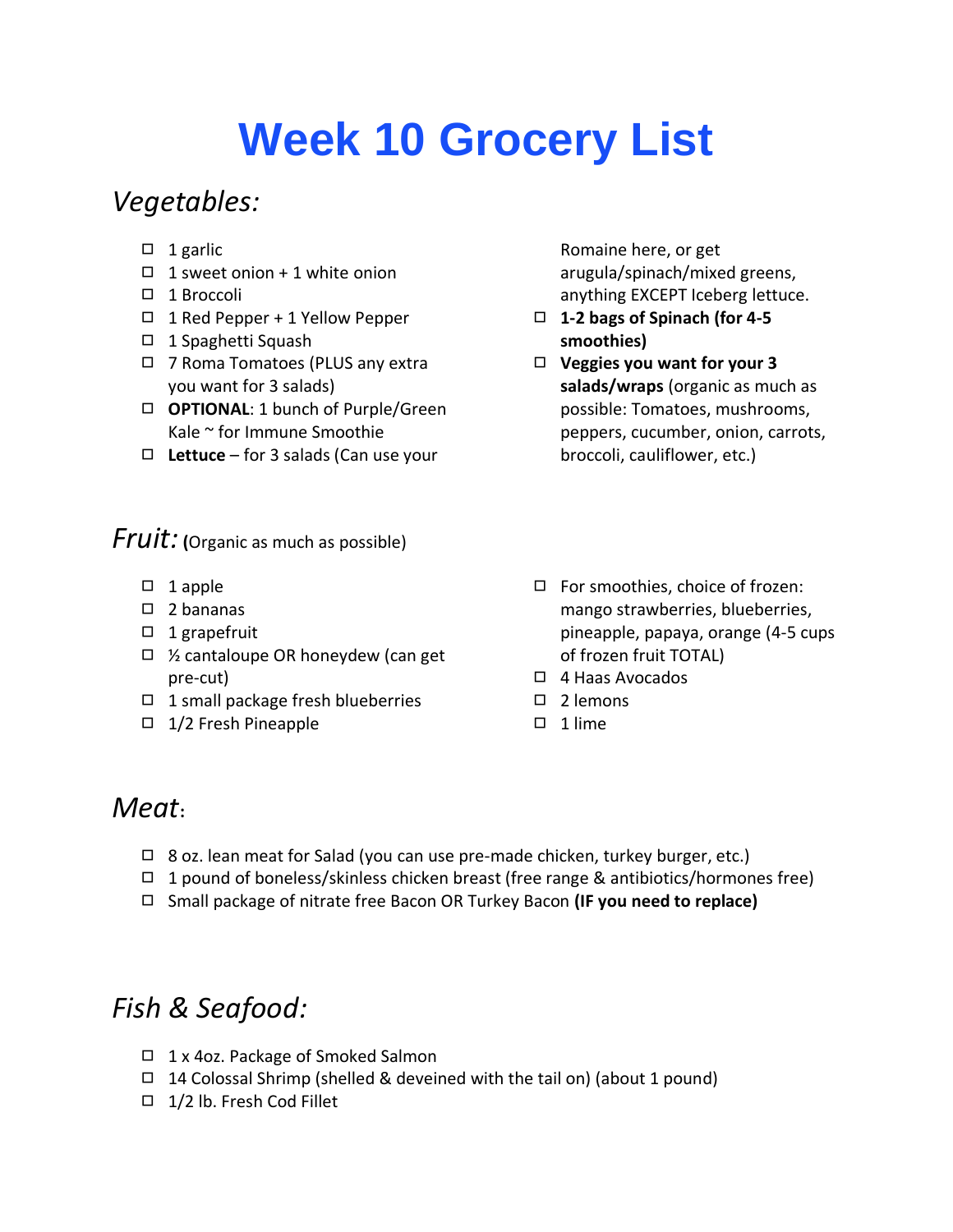# *Eggs:*

◻ 8 eggs (organic, free range, & hormone/antibiotic free if possible)

#### *Miscellaneous:*

- ◻ Ezekiel Bread! (freezer section)
- ◻ 2 x Greek Yogurt (Plain)
- ◻ 1 can Organic Pumpkin
- ◻ ¼ cup Raw Pecans for Pumpkin Pancakes (Optional)
- ◻ 1 small can of Clam Juice
- $\Box$  % Cup of White Wine- if you don't already have it at home
- $\Box$  (8) Bamboo Skewers or other skewers if you don't already have them
- ◻ **Optional**  for Choc & Coconut Superfood Shake: Coconut milk OR almond milk, Cacao (raw unprocessed cocoa), goji berries, coconut butter (different than coconut oil)

### *Fresh Herbs:*

- ◻ 1 small bunch Scallions
- ◻ Fresh Cilantro
- ◻ Fresh Parsley

## *Supplements:*

◻ 1 Protein Bar

# *Ingredients you should ALREADY have:*

◻ Protein Powder

#### **Replenish your Trail Mix & Protein Bars as necessary:**

- ◻ **For Trail Mix #1:** ½ cup ground flax seeds, 1 cup raw pumpkin seeds, 1 cup raw sunflower seeds, 3 cups shredded unsweetened coconut, 4 cups raw slivered almonds, ½ cup unsweetened dried cherries OR Raisins **(choose ONLY mix #1 or #2, not both)**
- ◻ **For Trail Mix #2:** 1/2 cup raw walnuts**,** 1/2 cup almonds**,** 1/2 cup pecans**,** 1/2 cup raw pumpkin seeds, 1/2 cup sunflower seeds, 1/4 cup chopped dried apricots**,** 1/4 cup